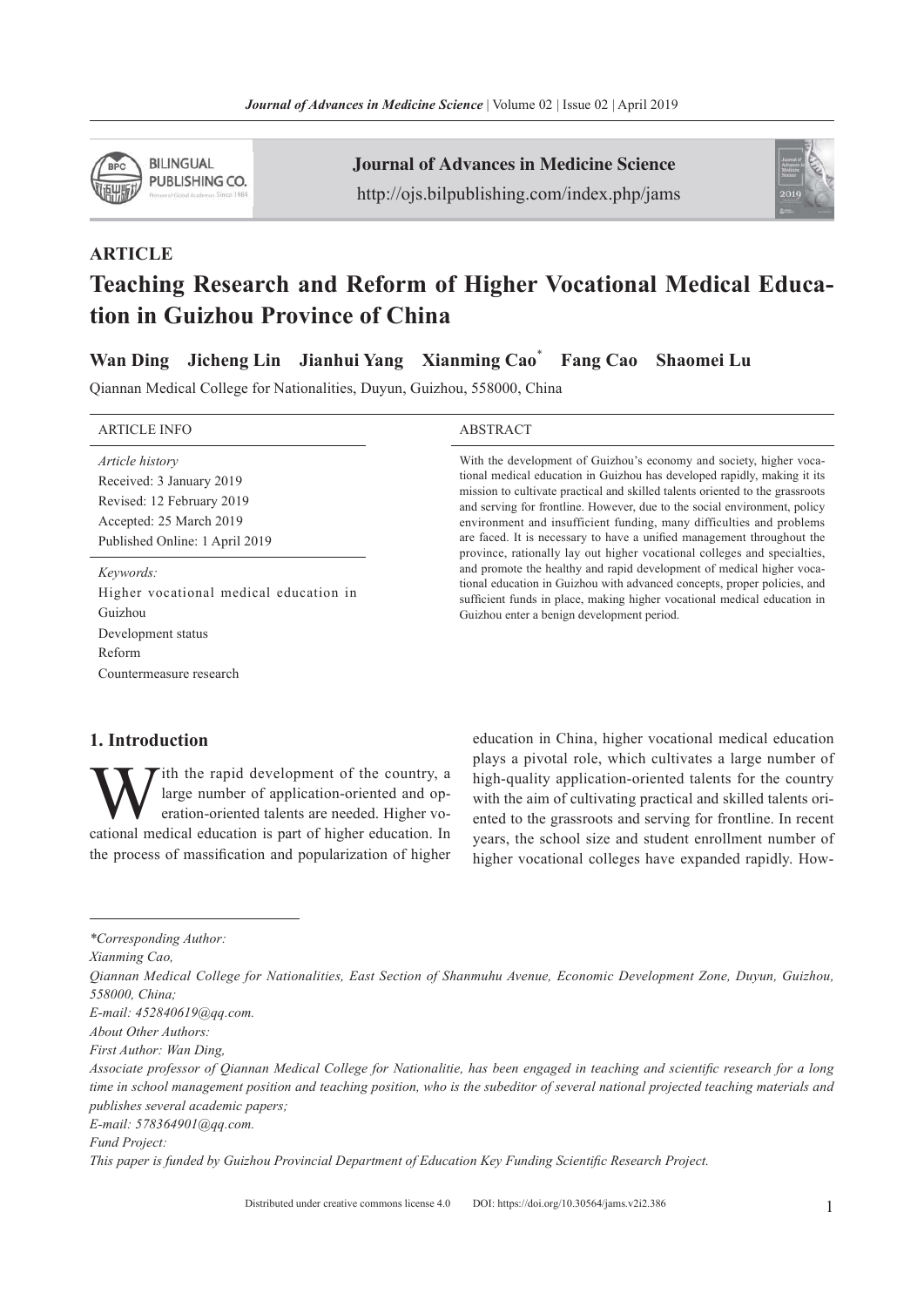ever, at present, higher vocational medical education has certain problems in terms of school regulations, school characteristics, school management, school hardware and software conditions, teaching quality, specialty settings and curriculum arrangements. In order to better grasp the development opportunities and make higher vocational medical education in Guizhou enter a benign development period, this paper attempts to start from the development status of higher vocational education in Guizhou to explore and discuss the countermeasures to promote the reform and development of higher vocational medical education in Guizhou.

# 2. The Development Status and Training Modes of Higher Vocational Education in Guizhou

#### 2.1 Lack of Connotation Development

Higher vocational education in Guizhou Province started in 1998, from the organization and establishment originated from general universities and colleges, the restructuring of adult colleges, the merger of secondary schools in various regions, and the upgrading of secondary or secondary vocational schools, developing to where it is today. It can be said that the platform for higher vocational education in Guizhou has been basically completed. However, it is not optimistic that there are not many largescale medical vocational colleges. Although the scale of higher vocational education has developed, the connotation adapting to it has shown obvious deficiencies. The main performances are: the scale of higher vocational colleges is small, the number of higher vocational students is small, there is still a big gap compared with ordinary higher education. Compared with the situation in which higher vocational education accounts for half of the higher education all over China, it is far from the situation. And many higher vocational colleges include general higher education, general secondary education and secondary vocational education. Pure higher vocational education does not have an absolute advantage.

Since many higher vocational colleges are reformed or upgraded from other school forms, they are inherently inadequate in terms of higher vocational education thoughts, infrastructures, practical training conditions, and faculty levels. After establishment, the capital investment is seriously insufficient, and the concept change is not in place, so that education and teaching cannot reach their goal of cultivating high-quality application-oriented talents. Higher vocational education organized by vocational and technical colleges subordinated from some general colleges and universities has become a compression education of

general undergraduates. The proportion of practical training in teaching plans is too small, and the skills are cultivated in a single way. The teaching is still based on the related disciplines and the theoretical teaching is the main body, ignoring the cultivation of vocational skills, which cannot reflect the characteristics of higher vocational education; some of the upgraded higher vocational colleges have turned higher vocational education into a magnified and even repetitive education for secondary vocational education. In the same school's teaching plan, the difference between secondary vocational education and higher vocational education is only reflected in the amount of courses, while the differences between knowledge structure and skill structure cannot be reflected.

The products of higher vocational colleges are students. The ability of students to serve the society is an embodiment of the school's ability and an important indicator of the school's comprehensive strength, which can indirectly reflect the maturity of the school's specialty construction and the closeness to the related industries and society. The reality shows that the level of higher vocational education in Guizhou is not high, the characteristics of vocational education are not obvious, and the quality needs to be improved.

#### 2.2 The Characteristics of Vocational Education Need to Be Strengthened Urgently

Lack of overall planning in specialty setting and development, although the specialty is developing rapidly, the repetition is serious. Many schools have computer majors, accounting majors, and tourism majors, but some specialties are still seriously lacking. The characteristic specialties and specialty advantages of schools are not strong, and the market competitiveness is weak. With the full implementation of the Poverty Alleviation Program and the adjustment of the national industrial structures, the forefront of production requires a large number of application-oriented talents. Obviously, Guizhou lacks a specific overall planning guidance for the specialty settings and construction to meet the needs of higher vocational talents in Guizhou's social and economic development. There is still a gap between the training of application-oriented talents in higher vocational colleges and social development needs in Guizhou.

## 2.3 The Education Concepts Need to Be Strengthened Urgently

Due to the backward education concepts on education system and school management, many colleges have unreasonable curriculum settings. The performance is as follows: the course structure is single, the content is outdated, the order of the courses is not reasonable, and the links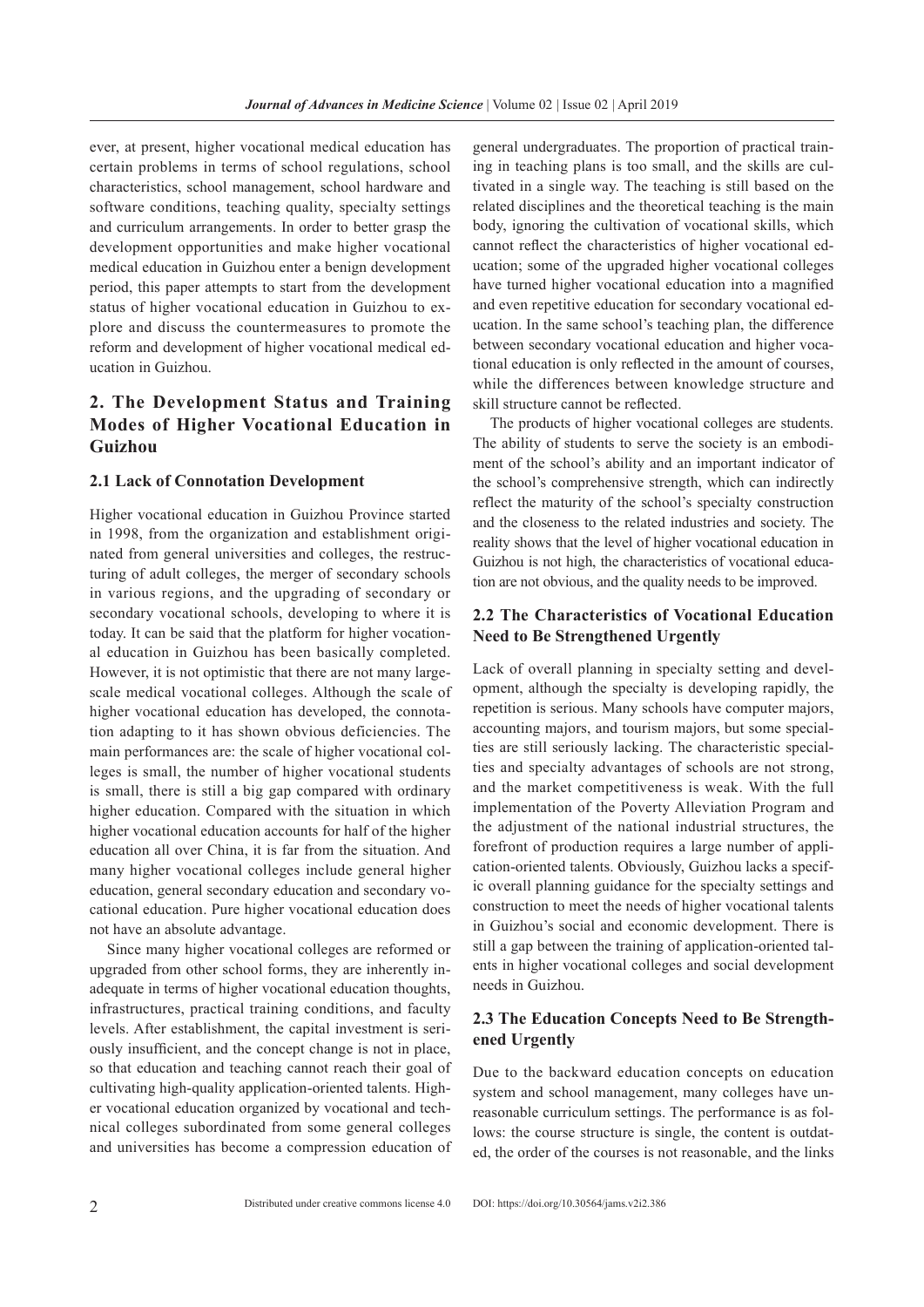between the courses are not close; the teaching channels are single, and most of them still follow the single traditional mode of class teaching. The individual differences of students are difficult to take care of, which limits the development of students' personality; the teaching methods lack innovation, and the "teaching plus examination" constitutes the main body of teaching activities, which ignores the improvement of students' quality and the cultivation of innovation ability.[1]

In addition, the teaching evaluation system is simple. The evaluation of students is over-emphasizing test scores, and the examinations and tests are still the only magic weapon for teachers to evaluate students, which ignores the development and evaluation of students' innovative ability. This single form is not conducive to examining the overall quality of students, and is not conducive to the cultivation of the independence and creativity of students. Besides, the evaluation method for teachers is single and the content is not reasonable. It is difficult to truly judge the level and achievements of teachers.

## 2.4 Traditional Higher Vocational Medical Education Focuses on Classroom Teaching while Operating Ability Is Poor

After the students graduated to work, lots of knowledge has to be re-learned, the practicality is not targeted, the learning is out of touch, and some students' employability is poor, which is far from the characteristics of modern vocational education, and the ability to adapt to job needs is weak.

# 3. New Policy and Talent Requirements of the Country for Modern Vocational Education and Teaching

The strategic deployment of the "Deepen Comprehensive Reform in the Field of Education" adopted by the 19th National Congress of the Communist Party of China puts forward new requirements for the continuous promotion of the scientific development of higher education and the overall improvement of the quality of talent cultivation. To implement the spirit of the 19th National Congress of the Communist Party of China, we must intensify efforts to deepen the reform of education and teaching, innovate the training mechanism for talents in universities and colleges, and comprehensively improve the quality of talent cultivation.

## 3.1 Innovate System and Mechanism, Establish a "Comprehensive Education Concept", and Explore Diverse Talent cultivation Modes

It is necessary to focus on the core elements of talent cul-

tivation objectives, curriculum system, teaching methods, teaching evaluation, and teaching environment. Vigorously promote the integration of the curriculum system and teaching contents, implement the teaching method reform oriented by students' independent learning and active practice, and establish a diverse, individualized and open education system. Construct an educational and teaching environment that is conducive to the development of students' comprehensive ability and individuality. It is necessary to follow the law of talent growth and in light of the actual situation of the school, constantly explore and improve various types of talent cultivation modes, and take the connotative development path with quality as the core.<sup>[2]</sup>

## 3.2 Optimize the Curriculum System, Promote the Reform of Teaching Methods, and Construct a Reasonable Curriculum and Practical Teaching System

It is necessary to rationally design the curriculum structure according to the talent cultivation objectives, and combine the specialty training standards to construct a curriculum system with specialty core courses as the mainstay, and to do a good job of the "Double Basic" (basic knowledge points and basic skills) of specialty knowledge. According to specialty needs, the curriculum system should be integrated and adjusted, the teaching content should be reformed, and the characteristics of professional talents should be highlighted. Teachers should be encouraged to adopt heuristic, inquiry, discussion, and participatory teaching methods, focusing on cultivating students' independent learning ability to raise, analyze, and solve problems, and inspiring students' thinking potential. Strengthen the construction of teaching resources, establish a platform for teaching resources sharing, and promote the opening of quality educational resources, such as quality online open courses. Support teachers to use the network education platform and other modern educational technologies and means to carry out teaching activities and improve the quality of multimedia teaching. Actively promote the reform of the curriculum evaluation method, combine the learning process examination with the student ability evaluation, which not only comprehensively evaluates the knowledge acquisition, exploration research, innovative thinking and other aspects of the learning process, but also evaluates the basic knowledge and key content requirements of the syllabus. For classroom teaching, Confucius-type Classroom (knowledge-driven, teacher-initiative, and students-active) Socrates-type Classroom (problem-driven, student-initiative, and teacher-student interaction), Flipped Classroom (MOOC online-learning, classroom- questioning), Independence Classroom (in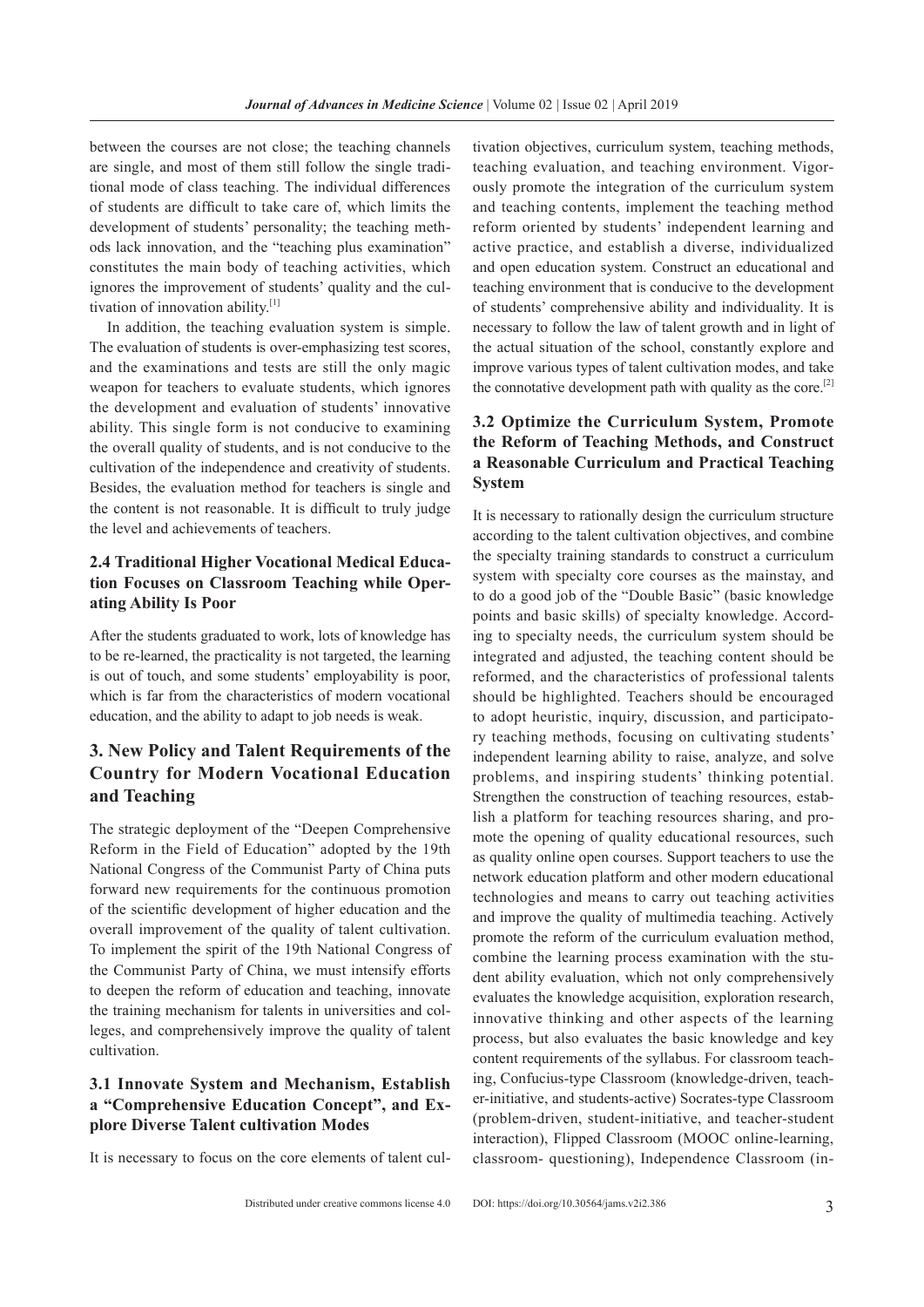teresting target-driven, autonomous & conscious-active, curricular & extracurricular-linkage) and other forms of classroom teaching should be used flexibly according to different teaching contents.<sup>[1]</sup> As the distribution center of ideas, models and mechanisms, the focus of reform is to start from the classroom and the curriculum reform. The classroom is the home of all education reforms. All reform ideas and measures must go to the classroom to reflect the efficiency and results.<sup>[3]</sup> There are methods of teaching, but no fixed rule of teaching. The methods and means to improve the quality of teaching are diverse and systematic. It is necessary to teach according to different disciplines, different courses, different contents, and different objects. As long as it is conducive to enhancing the teaching effect and improving the quality of teaching, it is a good method; any classroom that achieves knowledge, enlightens wisdom, and develops abilities, it is a good classroom.[4]

## 3.3 Focus on the Mutual Promotion of Scientific Research and Teaching

Make full use of the faculty and experimental conditions to strengthen the construction of courses and teaching materials. Focus on timely integration of the latest scientific research results into the classroom teaching contents, so that students can know about the academic frontiers. Promote improvement in teaching conditions through scientific research. Introduce high-quality educational resources, grasp and follow the general direction of higher education development.

## 3.4 The Renewal and Development of Modern Vocational Education Thoughts and the Transformation of Modern Medical Models

With the renewal and development of modern vocational education thoughts and the transformation of modern medical models, its influence is gradually infiltrating into education and teaching, which requires all educators to pay more attention to the combination of society and individuals; pay more attention to the penetration of humanistic spirit in science and technology education; pay more attention to quality education; pay more attention to the main role of students and the ability to analyze and solve problems; pay more attention to specialty technology and skills education, and better serve the society. Do a good job of "Six Dockings", that is, "the docking between occupational ethics education and comprehensive quality standards; the docking between specialties and related industries, enterprises and posts; the docking between specialized course contents and occupational standards;

the docking between teaching process and productive process; the docking between academic certificates and occupational qualifications; the docking between vocational education and lifelong education docking".<sup>[5]</sup>

## 4. Favorable Conditions and Restrictive Factors for the Development of Higher Vocational Medical Education in Guizhou

With the gradual improvement of the policy environment and social environment, the introduction of "New Medical System Reform Scheme", the vigorous development of general medicine and community health services, the demand for talents in society and the market has steadily increased, and a large number of health technicians are required at the grassroots level. There is a large space for the development of higher vocational medical education in Guizhou. In the 8 specialties or specialty demonstration groups that have been established, the degree of development varies. For example, the two specialties of nursing and clinical medicine are relatively mature; while for the two specialties of medical imaging technology and medical beauty technology, the development history of these two specialties is relatively short, the specialty core construction workload is large, which is still in the exploration stage. The direction of medical imaging technology social services should be oriented to the industry, and the development of service projects is difficult. The potential social training demand for the specialty of medical beauty technology is relatively large, but there are many social training institutions. Therefore, the development of school projects must create brands and highlight features.

The development of the local economy and the intrinsic advantages of medical vocational education have significantly improved the students' admission rate, registration rate and employment rate. As far as our school is concerned, the registration rate in these years has reached 85%, and other peer colleges are similar, which shows that the social recognition rate of higher vocational medical education has improved. In particular, with the implementation of a series of policies (such as the implementation of the occupational qualification access system), it will bring good development opportunities and favorable conditions for higher vocational medical education.

On the other hand, the restrictive factors for the development of higher vocational medical education in Guizhou are: late start, low starting point, insufficient capital investment, low faculty levels, poor training conditions, outdated education concepts, backward education and teaching level, and further improvement of talent quality is needed.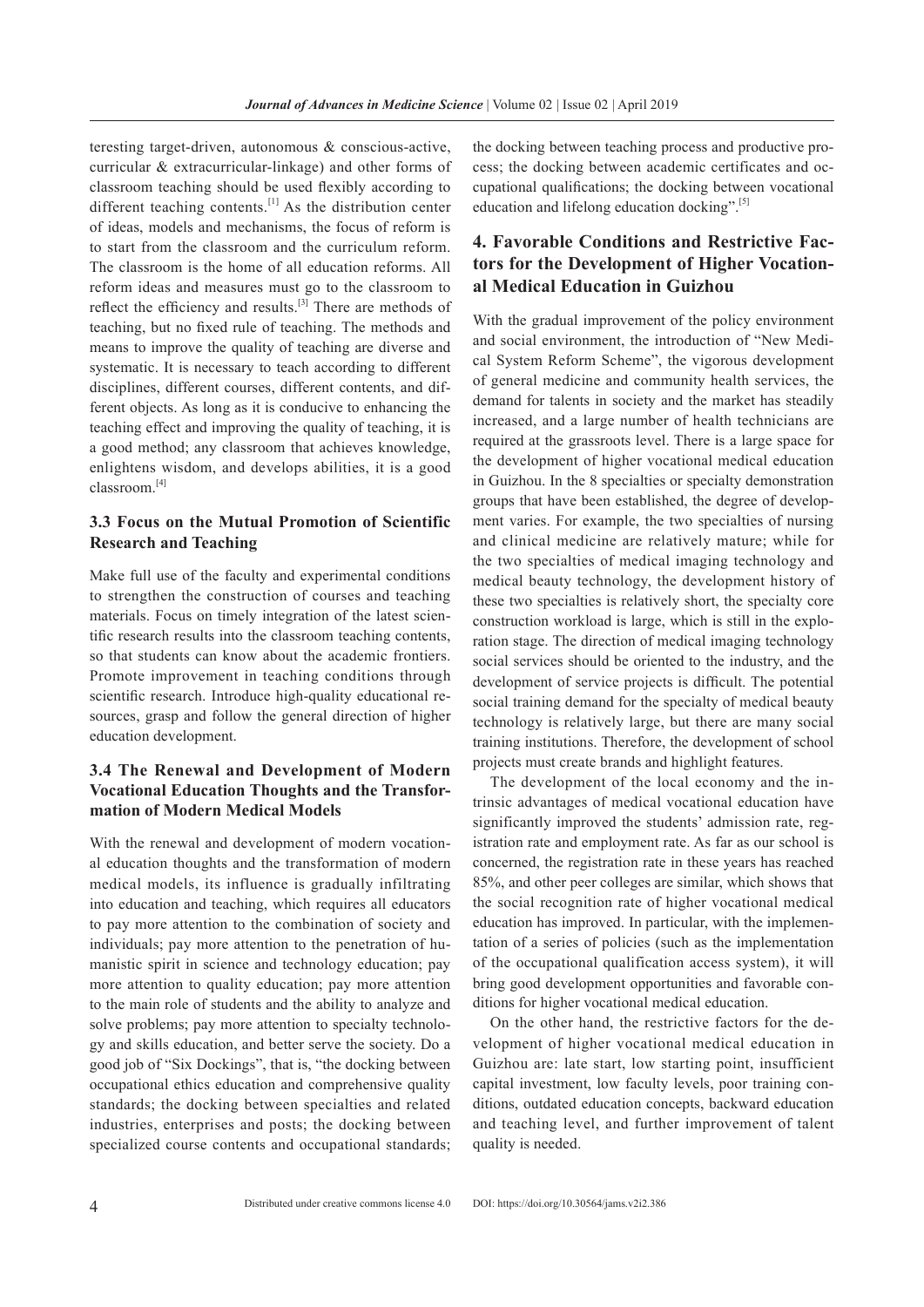Due to historical and practical reasons, the funds for higher vocational education in Guizhou are insufficient. The normal operation of higher vocational colleges relies mainly on the original foundation, limited social financing and tuition income below the cost of education, and is stretched in terms of teacher training and training base construction. The faculty members engaged in higher vocational education have low academic qualifications, low professional titles, and there are few "double-certificated teachers", so that available teachers still have single knowledge structure, and weak practical ability, which cannot adapt to the new situation requirements in terms of how to cultivate practical innovative talents.<sup>[6]</sup>

# 5. Thoughts and Suggestions on Teaching Reform of Higher Vocational Medical Education in Guizhou

Teaching work is always the central task of the school. The quality of teaching is always the lifeline of the school. It is the eternal theme of the school to cultivate innovative qualified talents. All reforms must be innovated and carried out around above three aspects.

#### 5.1 From the Aspect of Schools

#### 5.1.1 Practically Change Ideas

Clarify the nature and essence of education, which is the high moral values establishment and people cultivation. Students are trained to have "independent personality, the spirit of exploration, the ability to learn, and the capability to practice", so that students can form correct values, outlook on life, and worldview. Therefore, every vocational education worker should be a conscious and sober educator.

## 5.1.2 Effectively Optimize the Operating Environment of Higher Vocational Education, Increase Propaganda Work, and Promote Educational Informationization

As a kind of education, higher vocational education, due to the late start and limited conditions for school-running, people generally attach importance to general higher education and despise vocational and technical education. There are even thoughts and awareness of despising vocational education in the society and even in the education circles. Some local governments and functional departments also have insufficient understanding of the status and role of higher vocational education. Due to the low social recognition rate and insufficient social support, there are "Three Lows" phenomena of low starting point of students, low registration rate and low employment rate, which have seriously affected the normal development of higher vocational education. Therefore, we should increase the propaganda work of higher vocational education from the school-running level, school-running characteristics, training objectives and employment prospects, etc., especially for some good vocational colleges to be established as a model to let people change their concepts about higher vocational education, fully understand the role and status of higher vocational education in the country's economic and social development, and thus establish a good image. At the same time, the employment information channels for higher vocational students and students are opened, so that higher vocational education can find a broader development space in the social environment with open information. At the same time, the enrollment and employment information channels for higher vocational students should be opened, so that higher vocational education can find a broader development space in the social environment with open information.

## 5.1.3 Strengthen and Improve Students' Understanding of National Vocational Qualification Certifcation System and Labor Employment Access System

The implementation of the vocational qualification certification system has created a good employment environment for vocational students. If a strict labor employment access system is implemented, no one can be employed without training or without the related qualification certificates, which will be greatly beneficial to higher vocational education, so that the advantages of higher vocational education can be fully reflected. As long as the employment position access policies are actively developed and implemented, a virtuous circle will be established among vocational and technical education, position qualification training and employment.

## 5.1.4 Build High-quality Teachers and Management Teams

Adjust the policy of teacher title evaluation in higher vocational colleges and establish a high-quality team of teachers with higher vocational characteristics. Due to the distinctive characteristics of higher vocational education teaching, it is necessary to adjust the evaluation scale from over-emphasizing the academic theoretical level and research ability of teachers to paying more attention to the knowledge transfer ability and knowledge conversion ability of higher vocational teachers. Therefore, a set of policies should be established to meet the qualifications of teachers with higher vocational education characteristics,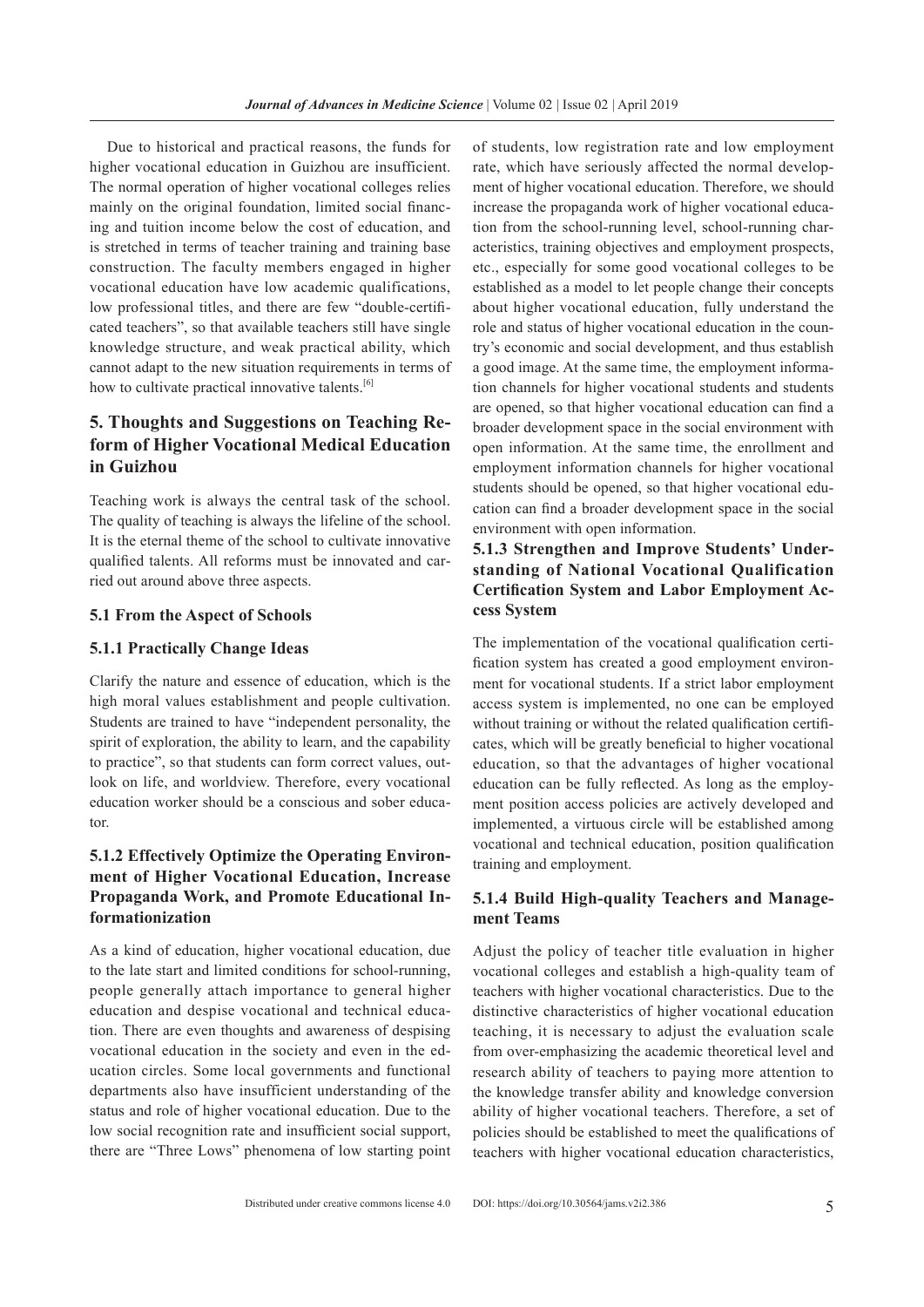and then paving the way for the establishment of a "double-certificated teachers" team to provide system guarantee for ensuring the implementation of higher vocational characteristic education.

#### 5.2 From the Aspect of Government

Strengthen government's policy management of higher vocational education, and do well in top-level design as follows:

### 5.2.1 Do Well in the Scale and Enrollment Control of Higher Vocational Colleges

Avoid the vicious competition brought about by blind expansion and the decline in the level of school-running. Reduce the battle for student enrollment between schools, making higher vocational education in Guizhou develop moderately.

## 5.2.2 Support Higher Vocational Colleges with Good Conditions to Improve the Status of Higher Vocational Education

Build the brand of higher vocational colleges to fully demonstrate the connotation and advantages of higher vocational education, thereby improving the status and reputation of higher vocational education, and gradually promote the overall level of school-running through the construction of model higher vocational colleges.

## 5.2.3 Improve the Education Level of Vocational Colleges, Consummate the Vocational Education System, and Do well in Lifelong Education

In the vocational education system, there are only vocational high schools, vocational technical schools or secondary technical schools and higher vocational colleges. After that, it is difficult to have the opportunity to further study. This kind of capping method of vocational education is not conducive to the further study and development of higher vocational students, which is also not conducive to cultivating high-level application-oriented talents. At present in Guizhou, the proportion of secondary vocational education entering to higher vocational education is about 50%; and the proportion of higher vocational education entering to general higher education is less than 10%. The proportion is too small to meet the students' needs for study, so that higher vocational education becomes the end of education. Therefore, vocational and technical undergraduate courses should be set up in qualified vocational and technical colleges to enroll students of fouryear undergraduate or higher vocational students for further study, increase the proportion of students from higher vocational education entering to general higher education, and truly build a vocational education system from primary to intermediate to advanced.

## 5.2.4 Build Open-type Practical Teaching Bases through Co-construction of Both the Government and Colleges on the Stage Offered by the Government

For higher vocational colleges, practical teaching conditions are the fundamental guarantee for the quality of education and characteristic teaching. For a long time, the school's funds are tight, the equipment is rudimentary, and the update is not timely, and it cannot meet the needs of practical teaching of higher vocational education. How to build a practical teaching base? What kind is it? How to use it? It has been plaguing vocational and technical colleges. We believe that the government should invest in guiding funds, and then enterprises and schools invest in multiple fields, and establish several high-level practical teaching bases according to the industry characteristics and specialty advantages of different colleges. In addition to meeting the teaching needs of the college, it should be managed by the college and is open to the outside on the basis of the principle of mutual benefit. There are many experiences in other provinces that are worth learning.

## 5.2.5 Strengthen the Government's Macro-control, Use System to Monitor the Teaching Quality and Use Policies to Guide the School-running Characteristics

The government functional department should establish a scientific evaluation system to evaluate the enrollment system, teaching organization, curriculum system, practical teaching, evaluation system and student employment; organize experts to review the teaching plans of higher vocational colleges, and comprehensively monitor the scale, structure, quality and effectiveness of higher vocational education; develop quantitative standards for the characteristic education of higher vocational education, so as to promote the improvement of teaching quality and the substantial development of higher vocational education characteristics.

## 5.2.6 Use Policy and Financial Advantages to Encourage the Development of Specialties in Short Supply

It is necessary to have a concept of unified management throughout the province in the construction of higher vocational specialties, starting from the overall situation of the provincial economic development, formulate pref